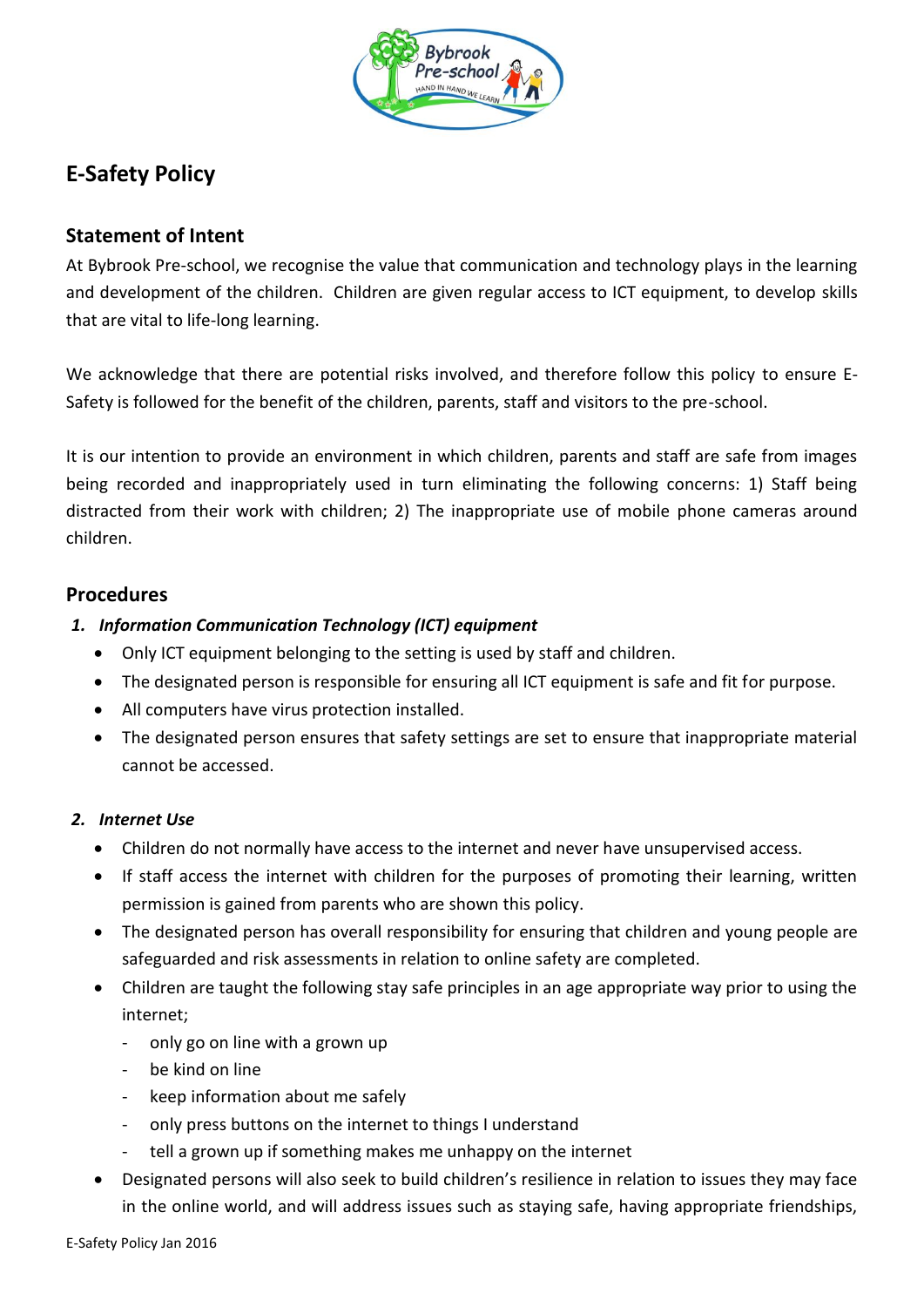asking for help if unsure, not keeping secrets as part of social and emotional development in age appropriate ways.

- If a second hand computer is purchased or donated to the setting, the designated person will ensure that no inappropriate material is stored on it before children use it.
- All computers for use by children are located in an area clearly visible to staff.
- Children are not allowed to access social networking sites.
- Staff report any suspicious or offensive material, including material which may incite racism, bullying or discrimination to the Internet Watch Foundation at [www.iwf.org.uk](http://www.iwf.org.uk/)
- Suspicions that an adult is attempting to make inappropriate contact with a child on-line is reported to the National Crime Agency's Child Exploitation and Online Protection Centre at [www.ceop.police.uk](http://www.ceop.police.uk/)**.**
- The designated person ensures staff have access to age-appropriate resources to enable them to assist children to use the internet safely.
- If staff become aware that a child is the victim of cyber-bullying, they discuss this with their parents and refer them to sources of help, such as the NSPCC on 0808 800 5000 or www.nspcc.org.uk, or Childline on 0800 1111 or [www.childline.org.uk](http://www.childline.org.uk/)
- Staff using personal computers at home for the purposes of work are made aware that they should be protected by secure passwords and have recognised spyware software installed.

#### *3. Emails*

- The pre-school has a designated email address for professional correspondence that is password protected. The password is only known by the Pre-school Leader and Chair of the Pre-school Management Committee. It is changed at regular intervals, and if the Pre-school Leader or Chair leave. If the password is divulged, this is a breach of confidentiality and is treated as such.
- Children are not permitted to use email in the setting. Parents and staff are not normally permitted to use setting equipment to access personal emails.
- Staff do not access personal or work email whilst supervising children.
- Staff send personal information by encrypted email and share information securely at all times.

### *4. Personal Emails*

It is recognised that the Pre-school Leader, Staff and Pre-school Management Committee may communicate via email outside of working hours. The pre-school advises that all personal computers are locked with a security password and have spyware software installed.

All emails should adhere to the following:

- The names of children should be kept to a minimum
- Correspondence should be polite, respectful and remain professional
- Any abuse or breaches of confidentiality by any adults/students associated with the pre-school is strictly forbidden, and will not be tolerated.
- All suspected cases must be reported, the pre-school will record all incidents and act on them immediately.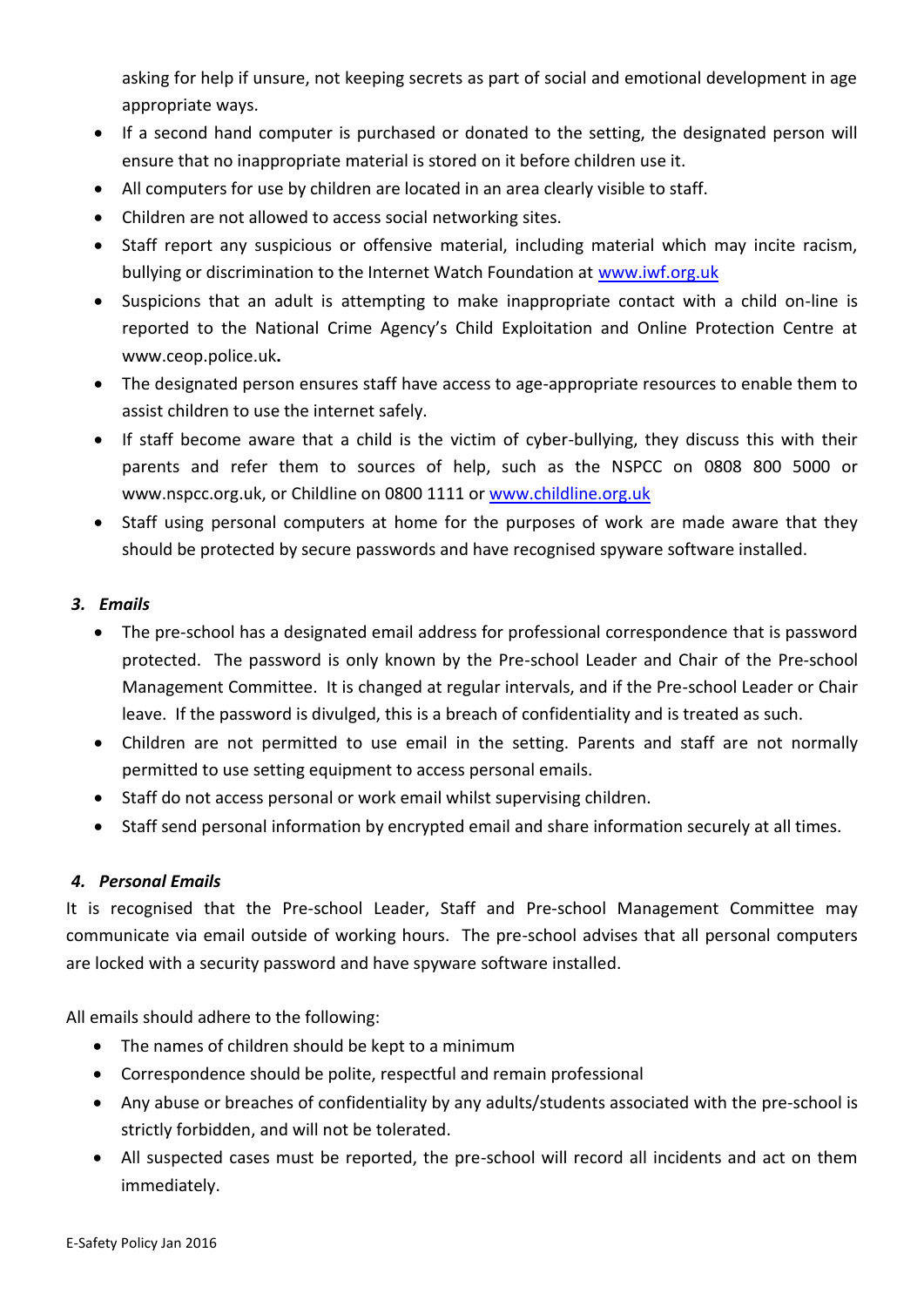# *5. Storage of Documentation*

Bybrook Pre-school recognises that personal computers are used to create working documents such as registers, invoicing and planning.

- Access to documents with personal information is limited as much as possible, and is usually only available to the Pre-school Leader, Chair of the Pre-school Committee and Treasurer
- All home computers must be password protected
- Work documents placed in locked folders
- Only acceptable use is permitted
- Personal details are kept to a minimum
- All confidentiality is assured, with breaches considered serious misconduct, and dealt with accordingly

# *6. Social Media*

Bybrook Pre-school has a Facebook page and Twitter account. The pages do not feature any children's photos, or use the name of any child. Any abuse or breaches of confidentiality by any adults/students associated with the pre-school is strictly forbidden, and will not be tolerated. All suspected cases must be reported, the pre-school will record all incidents and act on them immediately.

- Confidentiality by staff is ensured within their terms and conditions of employment, any reported breach of confidence is considered gross misconduct and will result in instant dismissal.
- Staff, parents or committee members should not upload photos taken of children in setting to any social network site. Parents are reminded of this at occasions where photographs are taken (sports day, nativity etc)
- Students on commencement of placement sign to say they will abide by our student policy and maintain confidentiality at all times. Any reported breach of this agreement will result in immediate termination of their placement with the pre-school, and notification to their educational establishment.

# *7. Use of Cameras*

- Personal cameras belonging to staff are not permitted in the pre-school.
- The pre-school provides an authorised digital camera for use by staff. Under no circumstances should photos be taken on a mobile phone.
- Parental permission is sought before any photographs are taken of children
- All staff are made aware of any parental photographic objections or restrictions.
- Staff are permitted to take children's photographs to capture spontaneous moments to support the Early Years Foundation Stage or to share with parents, once consent is granted.
- Images taken must be deemed suitable without putting the child/children in any position that could cause embarrassment or distress.
- All staff are responsible for the location of the camera; this should be placed within the lockable cupboard when not in use.
- The camera must be locked away at the end of every session.
- Images taken and stored on the camera must be downloaded and then erased as soon as possible (and within a week)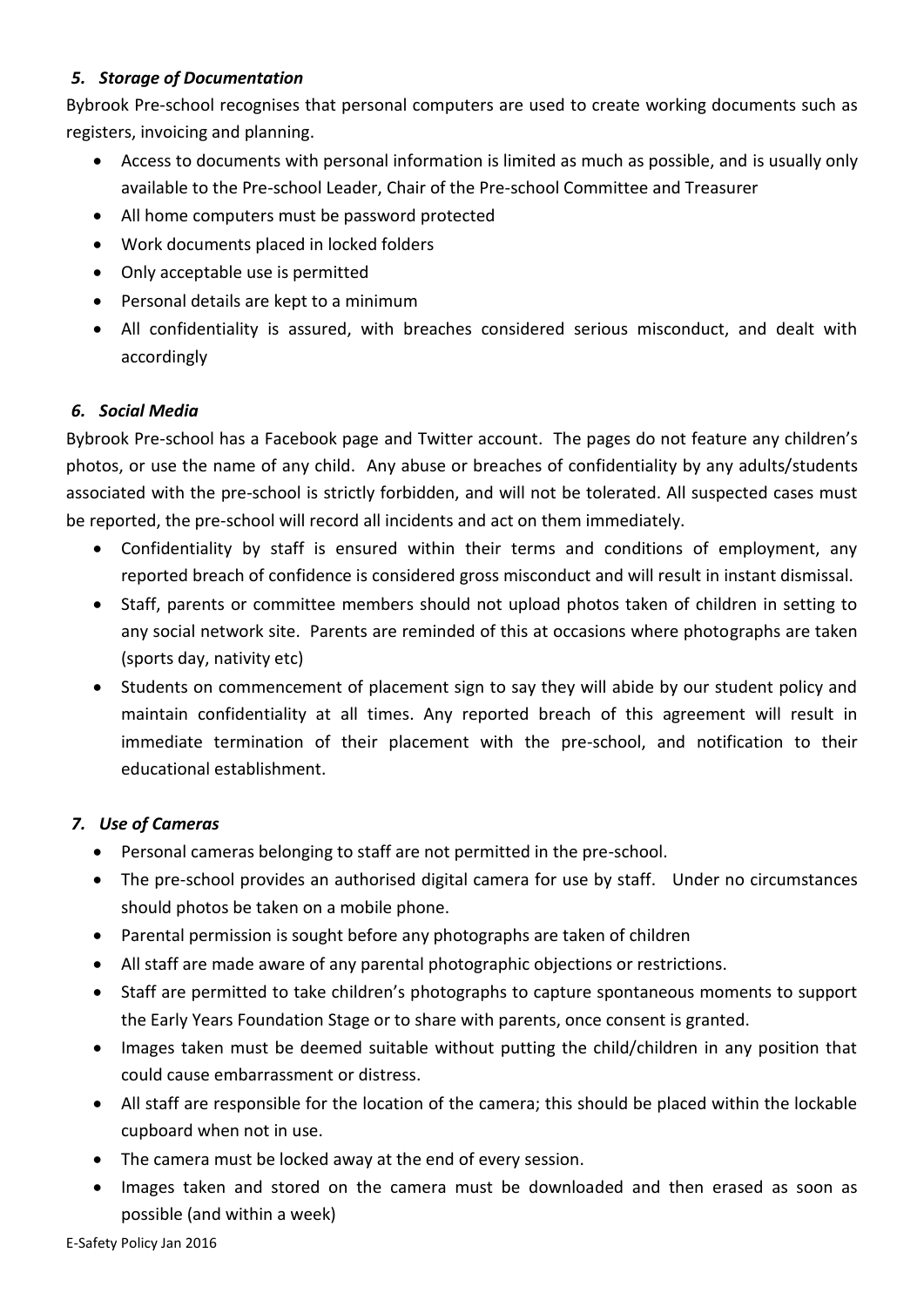- Photographs should then be distributed to members of staff (key persons) to record in children's learning journals.
- Under no circumstances must cameras of any kind be taken into the bathrooms without prior consultation with the Pre-school Leader.
- If photographs need to be taken in a bathroom, i.e. photographs of the children washing their hands, then the Pre-school Leader must be asked first and staff be supervised whilst carrying out this kind of activity. At all times the camera must be placed in a prominent place where it can be seen.
- If photographs of children are used for publicity purposes, parental consent must be given and safeguarding risks minimised, for example, ensuring children cannot be identified by name or through being photographed in a sweatshirt with the name of their setting on it.
- Failure to adhere to the above will lead to disciplinary procedures being followed.
- Parents are permitted to take photos during organised events such as Sports Day and the Nativity. Parents are reminded that photos should be for personal use only, and not uploaded to any social networking site or webpage.

### *8. Mobile Phones*

- Children do not bring mobile phones or other ICT devices with them to the setting. If a child is found to have a mobile phone or ICT device with them, this is removed and stored in the kitchen until the parent collects them at the end of the session.
- The pre-school has an authorised mobile phone for use in setting, as there is no landline available in the hall. All contact details for children are kept in the filling cabinet and no numbers are stored in the pre-school mobile.
- Staff mobile phones are kept in the kitchen and should not be used during pre-school hours. Under no circumstances does the pre-school allow a member of staff to contact a parent/carer using their personal phone.
- Staff must ensure that their mobile phones which are bought into setting, do not have any inappropriate or illegal content on. Under no circumstances should a member of staff use their phone to take photos in setting.
- Staff needing to use a phone in setting (due to personal reasons/ an emergency) etc, do so at the discretion of the Pre-school Leader, Designated Safeguarding Lead or Chair or the Pre-school Committee. If a member of staff has a family emergency or similar and it is necessary to keep their phone to hand, prior permission should be sought from the Pre-school Leader and the mobile phone can be placed by the kitchen hatch. Any personal phone calls should be taken in the committee room.
- During outings and walks, the Pre-school takes responsibility for the phone and a contact list, to ensure parents can be contacted in case of an emergency.
- Parents and visitors are requested not to use their mobiles within the pre-school and are asked to sign the Visitors policy to acknowledge this.
- If a visitor needs to use their mobile phone in order to fulfil the reason for their visit/job, then they will ask permission from the Pre-school Leader or Designated Safeguarding Lead and be supervised at all times.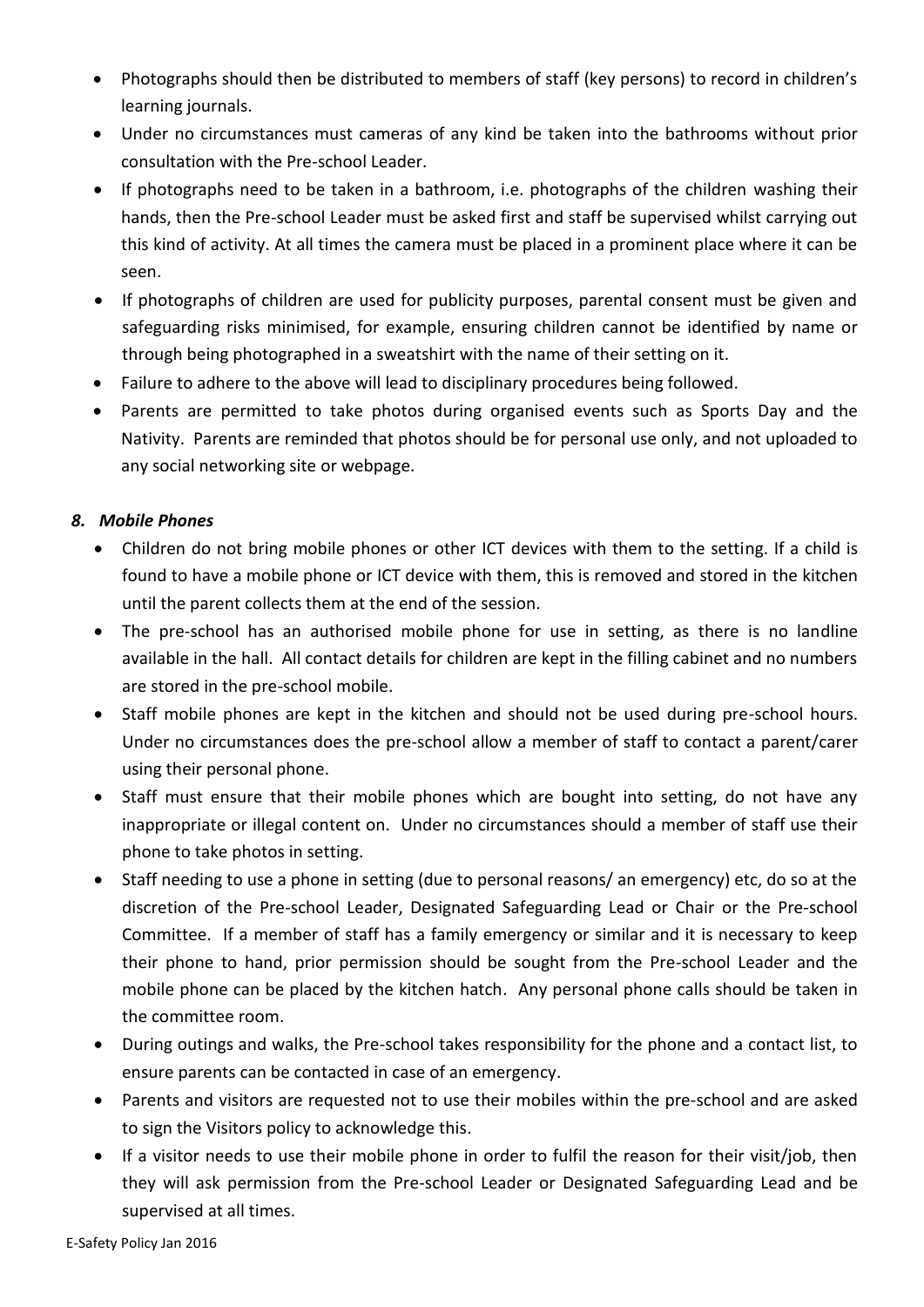- It is the responsibility of all members of staff to be vigilant and report any concerns to the Preschool Leader. Concerns will be taken seriously, logged and investigated appropriately (under the Allegations against Staff policy).
- The Pre-school Leader reserves the right to check the image contents of a member of staff's mobile phone should there be any cause for concern over the appropriate use of it.
- Should inappropriate material be found then our Local Authority Designated Officer (LADO) will be contacted immediately. We will follow the guidance of the LADO as to the appropriate measures for the staff member's disciplinary action.

#### **Further guidance**

 NSPCC and CEOP *Keeping Children Safe Online* training: www.nspcc.org.uk/what-you-can-do/getexpert-training/keeping-children-safe-online-course/

# **Responsibilities**

#### **The responsibilities of the Pre-School Leader are:**

- to ensure that all members of staff have read and understood this policy, and to make them aware of the severity of their actions should they choose not to put the policy into practice.
- to make sure the parents are aware of this policy.

### **The responsibilities of employees are:**

- to read and confirm understanding of this policy.
- to work according to the terms set out in this policy.

### **The responsibilities of parents are:**

 to be aware of this policy and what measures can be taken at home to keep children safe from harm regarding e-safety.

### **The responsibilities of the members of the Pre-school Management Committee are:**

 to ensure that all members of staff have read and understood this policy, and to make them aware of the severity of their actions should they choose not to put the policy into practice.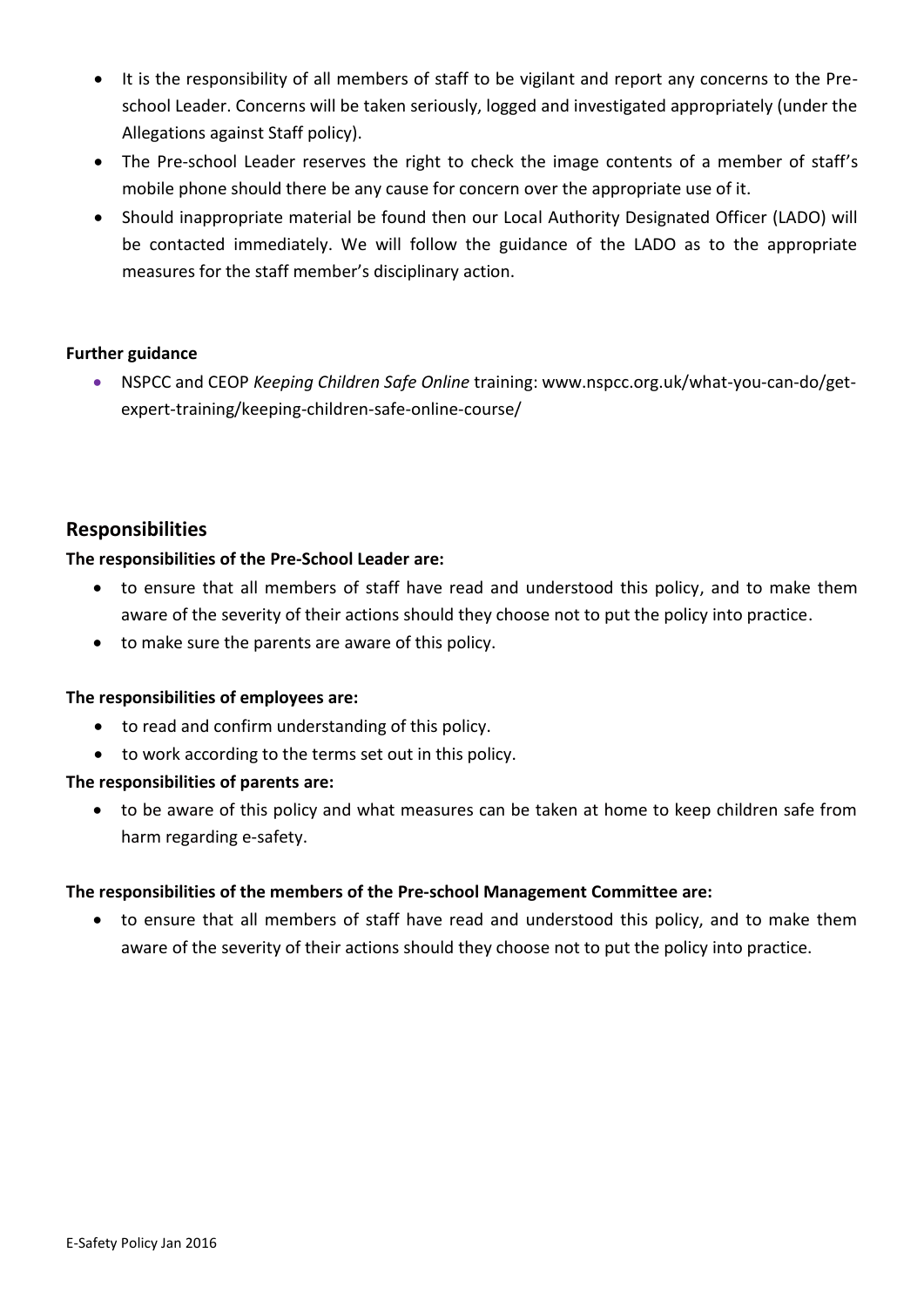This policy was adopted at a meeting of Bybrook Pre-school Management Committee held on: 16<sup>th</sup> January 2016

Date of review: 16<sup>th</sup> January 2017

Signed on behalf of the Pre-school Management Committee:

Name of signatory:  $\blacksquare$  Role of signatory:

Signed on behalf of the pre-school:

Name of signatory:  $\blacksquare$  Role of signatory: